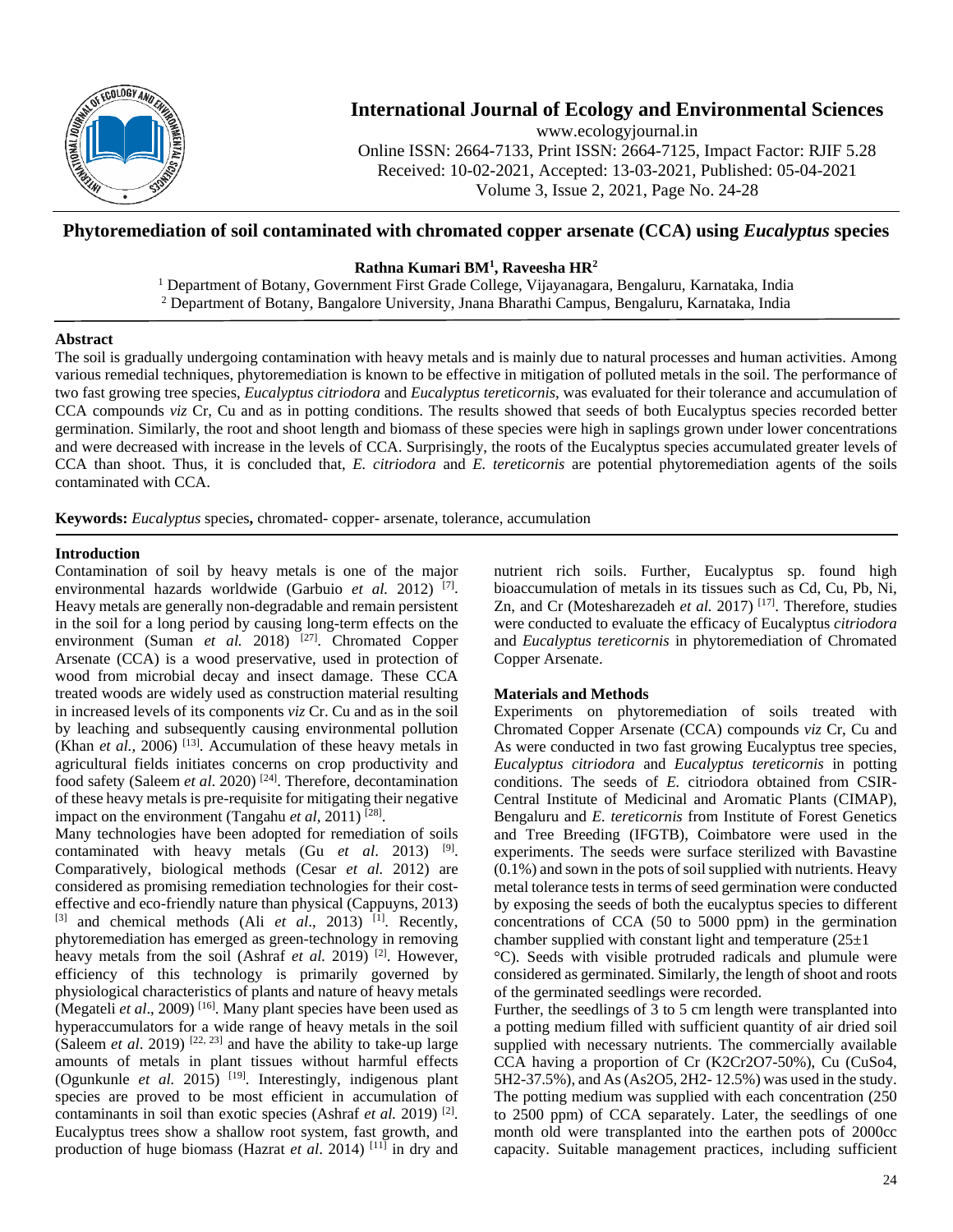irrigation and weed control were performed during the experiments. After six months, the shoot (stem and leaves) and roots of each test tree species were harvested. The stem, leaves and roots were dried and estimated the biomass.

Similarly, the roots were separated from soil by means of screens and washed out with running water. About 1g each of leaves, stem and roots of both the tree species in each earthen pot were sampled and digested in a heated di-acid mixture of concentrated HNO3 and HCl (3:1, v/v). The concentration of Cr, Cu and as in the samples were measured with flame atomic absorption spectrometer (GBC, Germany). The experimental data were analyzed using SPPS 20 and the mean values of each treatment in four replications are expressed in mean± standard error. The differences between the treatments were tested statistically at 0.05% and probability by one way ANOVA.

#### **Results**

#### **Germination of Seeds and Growth of Eucalyptus Seedlings**

The germination of seeds and also the growth of seedlings of Eucalyptus species in respect of shoot length and root length were recorded at different concentrations of CCA (Table.1). The observations revealed that the seeds of *E. citriodora* species showed better germination than *E. teresticornis* in different concentrations of CCA.

The rates of germination of seeds of *E. teretocornis* and *E. citriodora* recorded in 50ppm CCA concentration were 67.67 % to 90.00% respectively. However, the percent seed germination was decreased with increase in the concentrations of CCA. The *E. citriodora* recorded 70.13% germination in contrast to 31.67% germination in *E. tereticornis* in 5000 ppm CCA concentration. Similarly, the shoot and root lengths of seedlings of Eucalyptus species also varied through different concentrations of CCA. The greater shoot lengths of 10.33 cm and 2.77 cm and root lengths of 5.83 cm and 1.53 cm were recorded in *E. citriodora* and *E. tereticornis* respectively in control pots without application of CCA. However, shortest shoot and root lengths of 2.03 cm and 0.30, and 0.40cm and 0.10 cm was recorded in the seedlings of *E. citriodora* and *E. tereticornis* in 5000 ppm CCA concentration respectively.

**Table 1:** Effect of Chromated copper Arsenate (CCA) on seed germination and growth of *Eucalyptus citriodora* and *Eucalyptus tereticornis* seedlings

| $\fbox{Concentration of CCA (ppm)} \fbox{Germanation (%)} \fbox{Sfoot length (cm) Root length (cm) Germanation (%)} \fbox{Sfoot length (cm) } \fbox{Stoot length (cm) Root length (cm) }$ |          | Eucalyptus citriodora |                   | Eucalyptus tereticornis |                    |                    |  |
|-------------------------------------------------------------------------------------------------------------------------------------------------------------------------------------------|----------|-----------------------|-------------------|-------------------------|--------------------|--------------------|--|
|                                                                                                                                                                                           |          |                       |                   |                         |                    |                    |  |
| Control                                                                                                                                                                                   | 90.00a   | 10.33a                | 5.83a             | 67.67a                  | 2.77a              | 1.53a              |  |
| 50                                                                                                                                                                                        | 90.00a   | 9.33 <sub>b</sub>     | 5.20a             | 65.67a                  | 2.47ab             | 1.00 <sub>b</sub>  |  |
| 100                                                                                                                                                                                       | 88.33a   | 8.00c                 | 4.63 <sub>b</sub> | 56.33b                  | 2.00 <sub>bc</sub> | 0.77 <sub>bc</sub> |  |
| 500                                                                                                                                                                                       | 86.66b   | 6.00d                 | 2.60c             | 50.67c                  | 1.55c              | 0.47cd             |  |
| 1000                                                                                                                                                                                      | 84.10b   | 4.00e                 | 2.10c             | 46.00d                  | 0.77d              | 0.27cd             |  |
| 5000                                                                                                                                                                                      | 70.13c   | 2.03f                 | 0.40d             | 31.67e                  | 0.30 <sub>de</sub> | 0.10d              |  |
| $SE_{(0.05)}$                                                                                                                                                                             | 6.32     | 0.56                  | 0.44              | 3.616                   | 0.3401             | 0.318              |  |
| CD <sub>(0.05)</sub>                                                                                                                                                                      | 11.87    | 0.98                  | 0.77              | 6.365                   | 0.5986             | 0.5611             |  |
| p-value                                                                                                                                                                                   | 2.86E-10 | l.56E-12              | $1.14E-10$        | 3.29E-12                | 4.97E-08           | 8.90E-05           |  |

Data scored on completion of 21 days after keeping for seed germination.

#### **Effects of CCA on Biomass of Eucalyptus Seedlings**

The biomass of Eucalyptus seedlings in respect of fresh and dry weights was recorded in different concentrations of CCA (Table. 2). The observations showed a significant fluctuation in fresh and dry weights of *E. citriodora* and *E. tereticornis* seedlings in different heavy metal concentrations. Comparatively, *E. tereticornis* showed higher biomass than *E. Citriodora* species. Similarly, the maximum fresh and dry weights of *E. tereticornis*  and *E. citriodora* recorded were 25 and 11.88g and 23.85 and 10.37g respectively in 250 ppm CCA concentration. However, the biomass of seedlings decreased with increase in concentrations of CCA. The minimum fresh and dry weights of biomass recorded in *E. tereticornis* and *E. citriodora* were 11.43 and 5.79 g and 10.04 and 5.31g respectively in 2500 ppm CCA concentrations.

| Table 2: Effect of Chromated copper Arsenate (CCA) on accumulation of biomass of seedlings of Eucalyptus citriodora |  |
|---------------------------------------------------------------------------------------------------------------------|--|
| And <i>Eucalyptus tereticornis</i> seedlings                                                                        |  |

|                            | E. citriodora      |                   | E. tereticornis     |                  |  |
|----------------------------|--------------------|-------------------|---------------------|------------------|--|
| Concentration of CCA (ppm) | Fresh weight $(g)$ | Dry weight $(g)$  | <b>Fresh weight</b> | Dry weight $(g)$ |  |
| Control                    | $24.04a*$          | 10.41a            | 24.5a               | 10.840ab         |  |
| 250                        | 23.85a             | 10.37ab           | 25a                 | 11.880a          |  |
| 500                        | 22.67b             | 9.78ab            | 23.13 <sub>b</sub>  | 10.150bc         |  |
| 750                        | 18.33c             | 9.70 <sub>b</sub> | 19.24c              | 10.030bcd        |  |
| 1000                       | 15.91d             | 8.90c             | 16.25d              | 9.370cd          |  |
| 1250                       | 15.31de            | 8.28cd            | 15.51de             | 8.740de          |  |
| 1500                       | 14.35e             | 7.68d             | 14.76e              | 7.960ef          |  |
| 2000                       | 12.95f             | 6.88e             | 13.6f               | 7.000fg          |  |
| 2500                       | 10.04 <sub>g</sub> | 5.31f             | 11.43g              | 5.790g           |  |
| SE <sub>(0.05)</sub>       | 0.34               | 0.136             | 0.29                | 0.512            |  |
| CD <sub>(0.05)</sub>       | 1.10               | 0.694             | 1.019               | 1.347            |  |
| p-value                    | 1.98E-16           | 9.8E-12           | $6.02E-17$          | 9.8E-08          |  |

\*Different letters in the column indicate significant differences at 5% probability level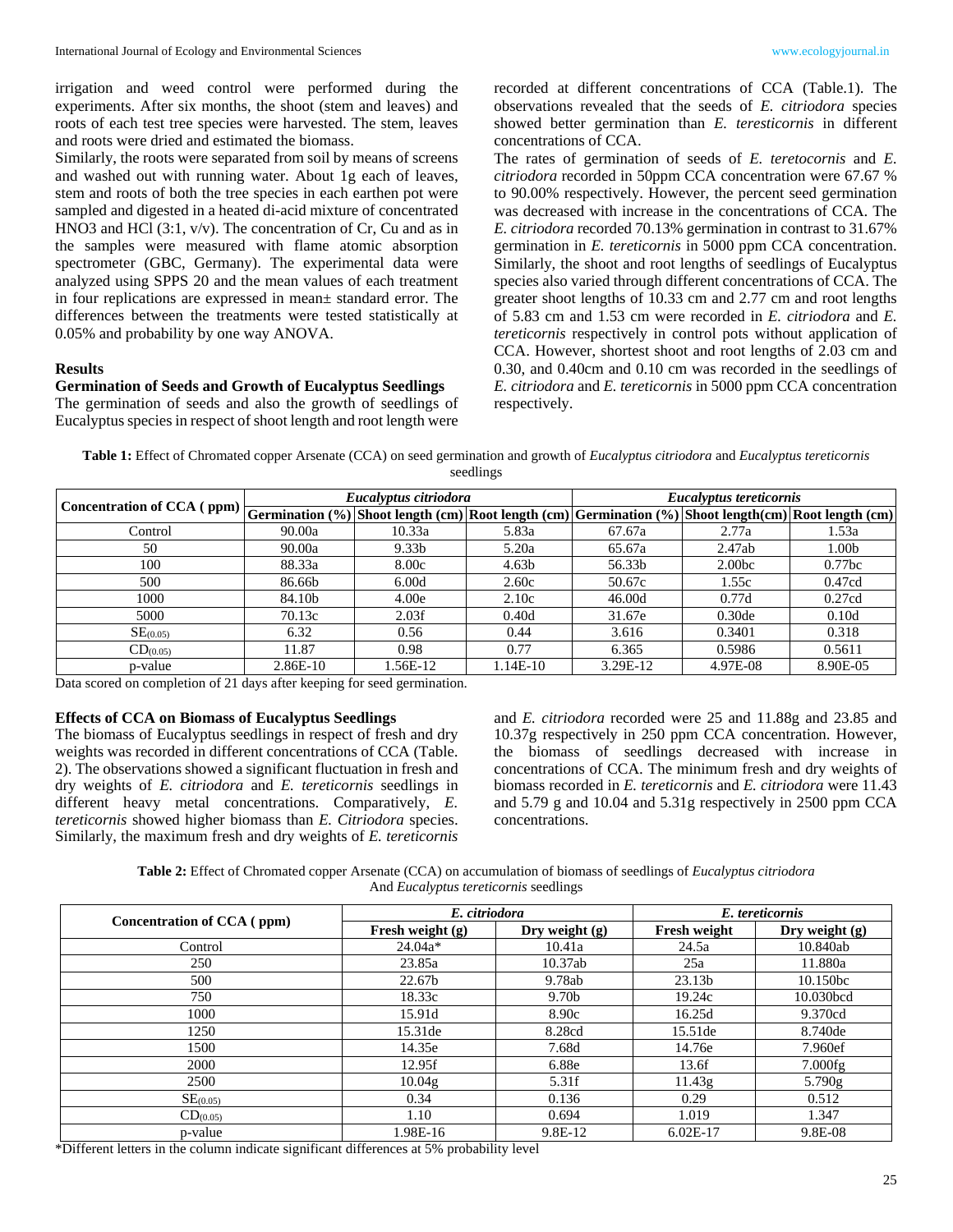**Accumulation of CCA Compounds in Eucalyptus Saplings** Accumulation of CCA in the form of its components *viz* Cr, Cu and as were recorded in root and shoot of *E*. *citriodora* saplings (Table. 3). Accumulation of test compounds was significantly increased with increase in concentration of CCA in soil in roots and shoot of both tree species. Comparatively, roots accumulated greater levels of CCA compounds than stem and leaves. The maximum and minimum concentrations of Cr deposited in roots were 5.197 and 0.576ppm respectively. Similarly, the higher and lower levels of Cu and as accumulated in roots were 3.810 and 0.200ppm, and 0.518 and 0.029ppm respectively.

Furthermore, the Cr, Cu and as were well accumulated in shoot parts *viz* stem and leaves of *E. citriodora* on exposure to different CCA concentrations. The maximum and minimum quantities of Cr found in stem and leaves were 2.393 and 0.093ppm, and 3.463 and 0.096ppm, respectively. Similarly, the higher and lower levels of Cu and as accumulated in stem and leaves were 1.596 and 0.077ppm, and 2.447 and 0.086ppm, and 0.251 and 0.019ppm, and 0.320 and 0.025ppm respectively.

Accumulation of Cr, Cu and as, the components of CCA were recorded in root and shoot of *Eucalyptus tereticornis* saplings (Table. 4). The results revealed that the CCA compounds were found accumulated in roots and shoots. The levels of heavy metals were high in 2500 ppm and low in 250 ppm CCA concentrations. The maximum and minimum levels of Cr found in roots were 5.923 and 0.853 ppm. Similarly, higher and lower levels of Cu and as accumulated in roots were 3.960 and 0.210ppm, and 0.507 and 0.033ppm respectively.

Similar tendency was also recorded in shoot parts such as stem and leaves. The maximum and minimum concentrations of Cr found in stem and leaves were 2.683 and 0.090ppm and 4.570 and 0.100 ppm. The maximum and minimum levels of Cu deposited in stem and leaves were 1.910 and 0.093ppm/g and 3.203 and 0.096ppm respectively. The high and low levels of as found in stem and leaves were 0.251 and 0.019ppm and 0.392 and 0.028ppm respectively.

**Table 3:** Effect of Chromated copper Arsenate (CCA) on accumulation of Chromium, Copper and Arsenic in root and shoot of *Eucalyptus citriodora* seedlings of six months age.

| <b>Concentration of CCA</b><br>$\left($ ppm $\right)$ | <b>Chromium</b><br>(ppm) |              |               | Copper<br>(ppm) |                    |               | Arsenic (ppm)      |              |               |
|-------------------------------------------------------|--------------------------|--------------|---------------|-----------------|--------------------|---------------|--------------------|--------------|---------------|
|                                                       | <b>Root</b>              | <b>Shoot</b> |               | Root            | <b>Shoot</b>       |               |                    | <b>Shoot</b> |               |
|                                                       |                          | <b>Stem</b>  | <b>Leaves</b> |                 | <b>Stem</b>        | <b>Leaves</b> | <b>Root</b>        | <b>Stem</b>  | <b>Leaves</b> |
| 250                                                   | 0.576h                   | 0.093fg      | 0.096g        | $0.200g*$       | 0.077f             | 0.086g        | 0.029fg            | 0.019cd      | 0.025ef       |
| 500                                                   | 0.973g                   | $0.136$ efg  | 0.213g        | 0.265g          | 0.102e             | 0.206f        | $0.061$ efg        | 0.032cd      | 0.032ef       |
| 750                                                   | 1.380f                   | 0.276ef      | 0.590f        | 0.590f          | 0.206de            | 0.290e        | 0.073ef            | 0.043cd      | 0.050e        |
| 1000                                                  | 2.030e                   | 0.346de      | 1.077e        | 1.130e          | $0.303$ de         | 0.336e        | $0.111$ de         | 0.073cd      | 0.099d        |
| 1250                                                  | 2.630d                   | 0.543d       | 1.930d        | 1.803d          | 0.490d             | 0.56cd        | 0.141cd            | 0.119bc      | 0.127d        |
| 1500                                                  | 3.437c                   | 1.187c       | 2.337c        | 2.553c          | 0.620c             | 0.953c        | 0.197c             | 0.177ab      | 0.182c        |
| 2000                                                  | 4.4633b                  | 1.690b       | 2.833b        | 3.407b          | 0.736 <sub>b</sub> | 1.843b        | 0.280 <sub>b</sub> | 0.239a       | 0.267d        |
| 2500                                                  | 5.197a                   | 2.393a       | 3.463a        | 3.810a          | 1.596a             | 2.447a        | 0.518a             | 0.251a       | 0.320a        |
| $SE_{\pm}$                                            | 0.126                    | 0.1324       | 0.502         | 0.1866          | 0.042              | 0.2444        | 0.037              | 0.064        | 0.029         |
| CD <sub>(0.05)</sub>                                  | 0.217                    | 0.229        | 0.869         | 0.322           | 0.073              | 0.4228        | 0.065              | 0.110        | 0.0515        |
| p-value                                               | 1.79E-21                 | 4.29E-15     | 4.88E-17      | 1.18E-16        | 1.35E-19           | 8.63E-11      | 4.42E-12           | 6.67E        | $3.02E-11$    |

\*Different letters in the column indicate significant differences at 5% probability level

**Table 4:** Effect of Chromated copper Arsenate (CCA) on accumulation of Chromium, Copper and Arsenic in root and shoot of *Eucalyptus teretocornis* seedlings of six months age.

|                            | <b>Chromium</b><br>(ppm) |              |                    | Copper<br>(ppm) |              |               | Arsenic (ppm)       |              |                    |
|----------------------------|--------------------------|--------------|--------------------|-----------------|--------------|---------------|---------------------|--------------|--------------------|
| Concentration of CCA (ppm) | Root                     | <b>Shoot</b> |                    | Root            | <b>Shoot</b> |               | Root                | <b>Shoot</b> |                    |
|                            |                          | <b>Stem</b>  | <b>Leaves</b>      |                 | <b>Stem</b>  | <b>Leaves</b> |                     | <b>Stem</b>  | <b>Leaves</b>      |
| 250                        | 0.853f                   | 0.090c       | 0.100fg            | $0.210d*$       | 0.093f       | 0.096d        | 0.033ef             | 0.019cd      | 0.028ef            |
| 500                        | 1.120ef                  | 0.183c       | 0.156fg            | 0.393d          | 0.206ef      | 0.273d        | 0.061ef             | 0.032cd      | 0.047ef            |
| 750                        | 1.663de                  | 0.290c       | 0.236ef            | 0.633cd         | 0.320e       | 0.403d        | $0.081$ def         | 0.043cd      | $0.068$ def        |
| 1000                       | 2.183d                   | 0.420c       | 0.396e             | 1.177cd         | 0.643d       | 0.620cd       | 0.114de             | 0.73cd       | $0.099$ de         |
| 1250                       | 3.657c                   | 0.586c       | 1.877d             | 1.880bc         | 0.813b       | 1.173bc       | 0.191cd             | 0.119bc      | 0.138cd            |
| 1500                       | 4.807b                   | 1.443b       | 2.483c             | 2.603ab         | 1.217c       | 1.800b        | 0.260 <sub>bc</sub> | 0.177ab      | 0.210c             |
| 2000                       | 5.817a                   | 2.556a       | 3.723 <sub>b</sub> | 3.500a          | 1.530b       | 2.610a        | 0.359 <sub>b</sub>  | 0.239a       | 0.296 <sub>b</sub> |
| 2500                       | 5.923a                   | 2.683a       | 4.570a             | 3.960a          | 1.910a       | 3.203a        | 0.507a              | 0.251a       | 0.392a             |
| $SE_{\pm}$                 | 0.458                    | 0.453        | 0.114              | 0.841           | 0.137        | 0.416         | 0.067               | 0.063        | 0.049              |
| CD <sub>(0.05)</sub>       | 0.793                    | 0.784        | 0.198              | 1.455           | 0.237        | 0.719         | 0.116               | 0.109        | 0.085              |
| p-value                    | $4.16E-13$               | 9.86E-08     | 5.21 E-22          | 7.37E-06        | 3.27E-13     | 5.15 E-09     | 3.54E-08            | 6.67E-05     | $1.05 E-08$        |

\*Different letters in the column indicate significant differences at 5% probability level

#### **Discussion**

The characteristics of plants such as roots, shoot and biomass play an effective role in assessing phytoremediation of heavy metal contaminated soils. The rates of seed germination, root and shoot lengths and biomass of *E. citriodora* and *E. tereticornis* were decreased with the increase in CCA concentrations. The results

also prove that Eucalyptus species have very good tolerance against CCA compounds as evident by their seed germination and size of biomass (Yan *et al.* 2020). Although eucalyptus species are not hyper-accumulators, they produce a large biomass and remove large quantities of CCA compounds. It is apparent that heavy metals are taken up by tree roots from the soil and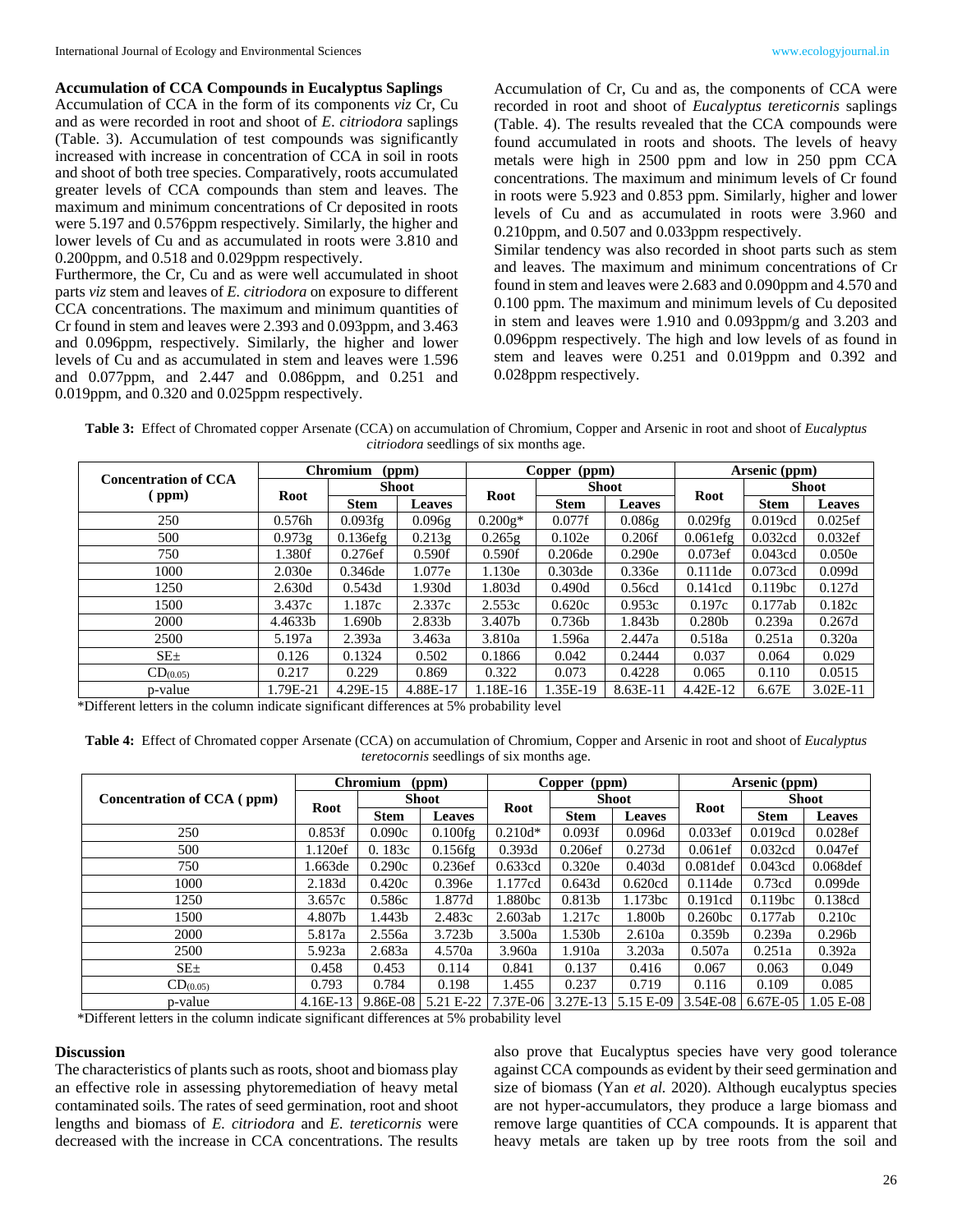subsequently transported to shoots. In the present study, both Eucalyptus species accumulated significant amounts of Cr, followed by Cu and as. Similarly, the roots accumulated greater quantities of heavy metals than the shoot. Khan  $(2001)$ <sup>[12]</sup> found a higher amount of Cr accumulation in the root of *Dalbergia sisso*  followed by stem and leaf with mycorrhizal colonization. However, a greater amount of Cr was found in both the root and stem (Manikandan *et al.* 2016) [15] .

Similarly, accumulation of Cu was found in greater amounts in root, followed by leaf and stem. Pahalawattaarachchi *et al.* (2009) [20], recorded greater amounts of copper in roots than aerial parts, and is a strategy to protect the sensitive parts of the plant from metal toxicity by acting as a barrier for metal translocation. Similarly, Fernandez and Henrique (1991) <sup>[6]</sup> found that Cu tolerant plants prevent copper from reaching stem and leaves by keeping it in their roots. Our results are also supported by Sela *et*  al., (1989)<sup>[25]</sup>, who found that the accumulation of metals in roots and shoots varies with metal concentrations.

The heavy metal, as was found in greater amounts in root compared to shoot as it is not readily translocated to the shoot (Rahman *et al.* 2007)<sup>[21]</sup>. The findings in the present study reveal that metal ions taken up by plant species from the contaminated soil are retained primarily in the roots and only a small proportion was translocated to above ground mass. The metal-tolerant species have barrier mechanisms against the toxicity caused by the heavy-metal initiated pressure, but the duration and magnitude of exposure and other natural conditions add to the effect of heavy metals (Nagajyoti et al., 2010)<sup>[18]</sup>.

The greater levels of metals accumulation in Eucalyptus species is attributed to the well-developed detoxification mechanisms (Cui *et al*. 2007, Ghosh and Singh, 2005) [5, 8]. Shanab *et al*. (2007) [26] found that the plants grown in metal enriched substrata take up metal ions and uptake is influenced by the viability metals in the soil. The differential accumulation of heavy metals in plants is also determined by mobility and solubility of metals (Guilizzoni, 1991)  $[10]$ . Similarly, the woody species produce a very high amount of biomass which facilitates the accumulation of high levels of heavy metals in their shoot system (Luo *et al*. 2016). Similarly, these tree species have a deep root system, which can effectively reduce soil erosion and prevent the dispersal of contaminated soil to the surrounding environment (Suman *et al*. 2018) [27].

The present study substantiates efficiency of *E. citriodora* and *E. tereticornis* in phytoremediation of Cr. Cu and as through tolerance and accumulation in their roots and shoot. However, growth of Eucalyptus saplings and their performance may be restricted to experimental conditions including limited soil in the earthen pots and short- duration of growth period. Based on the results of the study, it is concluded that, Eucalyptus species are promising tree species in phytoremediation of Cr, Cu and As contaminated soil through better germination together with production of huge biomass, and accumulation of greater levels of CCA compounds. Further, the heavy metals accumulated by the trees do not get into the food chain since the tree is mainly used as a source of timber.

#### **Acknowledgements**

The authors are thankful to the Chairman, Department of Botany, Bangalore University, Bengaluru, India for providing research facilities and encouragement.

#### **References**

- 1. Ali H, Khan F, Sajad MA. Phytoremediation of heavy metals-concepts and applications. Chemosphere, 2013:91(7):869-881.
- 2. Ashraf S, Ali Q, Zahir ZA, Ashraf S, Asghar HN. Phytoremediation: Environmentally sustainable way for reclamation of heavy metal polluted soils. Ecotoxicol. Environ. Saf,2019:174:714-727.
- 3. Cappuyns V. Environmental impacts of soil remediation activities: quantitative and qualitative tools applied on three case studies. J. Cleaner Production.2013:52:145-154.
- 4. Cesar RL, Maria DRP, Leticia BG. Effect of a saprophytic fungus on the growth and the lead uptake, translocation and immobilization in *Dodonaea viscosa*. Int. J. Phytoremediation,2012:14:518-529.
- 5. Cui S, Zhou Q, Chao L. Potential hyper accumulation of Pb, Zn, Cu and Cd in endurant plants distributed in an old smeltery, northeast China. Environ. Geol.2007:51:1043- 1048.
- 6. Fernandes JC, Henriques FS. Biochemical, physiological and structural effects of excess copper in plants. The Botanical Review,1991:57:246-273.
- 7. Garbuio FJ, Howard JL, dos Santos IM. Impact of human activities in soil contamination. Appl. Environ. Soil Sci,2012:1-2.
- 8. Ghosh M, Singh S. Comparative uptake and phytoextraction study of soil induced chromium by accumulator and high biomass weed species. Appl. Ecol Environ. Res,2005:3(2):67-79.
- 9. Gu HH, Li FP, Guan X, Yu Q. Remediation of steel slag on acidic soil contaminated by heavy metal. Asian Agric. Res.2013:5(5):100-104.
- 10. Guilizzoni P. The role of heavy metals and toxic materials in the physiological ecology of submerged macrophytes. Aquatic Botany,1991:41:87-109.
- 11. Hazrat B, Ali SS, Kim. Potential of Eucalyptus in the remediation of environmental problems: a review. Int. J. Innov. Sci. Res.2014:4:136-144.
- 12. Khan AG. Relationships between chromium bio magnification ratio, accumulation factor, and mycorrhizae in plants growing on tannery effluent polluted soils. Environ Int,2001:26(5-6):417-423.
- 13. Khan BI, Solo-Gabriele HM, Townsend TG, Cai Y. Release of arsenic to the environment from CCA-treated wood. 1 Leaching and speciation during service. Environ Sci. Technol.2006:40:988-993.
- 14. Luo j, Qi S, Peng L, Wang J. Phytoremediation efficiency of CD by *Eucalyptus globules* transplanted from polluted and unpolluted sites. Int. J. Phytoremediation. 2016:18(4):306- 314.
- 15. Manikandan R. Ezhili N. Muthulakshmiandal N, Paulo JC, Favas, Venkatachalam P. Assessment of physicochemical characteristics and the level of nutrient contents as well as heavy metal ions in waters of three lakes at Coimbatore, Tamil Nadu, India, J. Mater. Environ. Sci.2016:(7):2259- 2266.
- 16. Megateli S. Semsari S. Couderchet M. Toxicity and removal of heavy metals (cadmium, copper and zinc) *by Lemna gibba*. Ecotoxicol. Environ. Safty.2009:72:1774-1780.